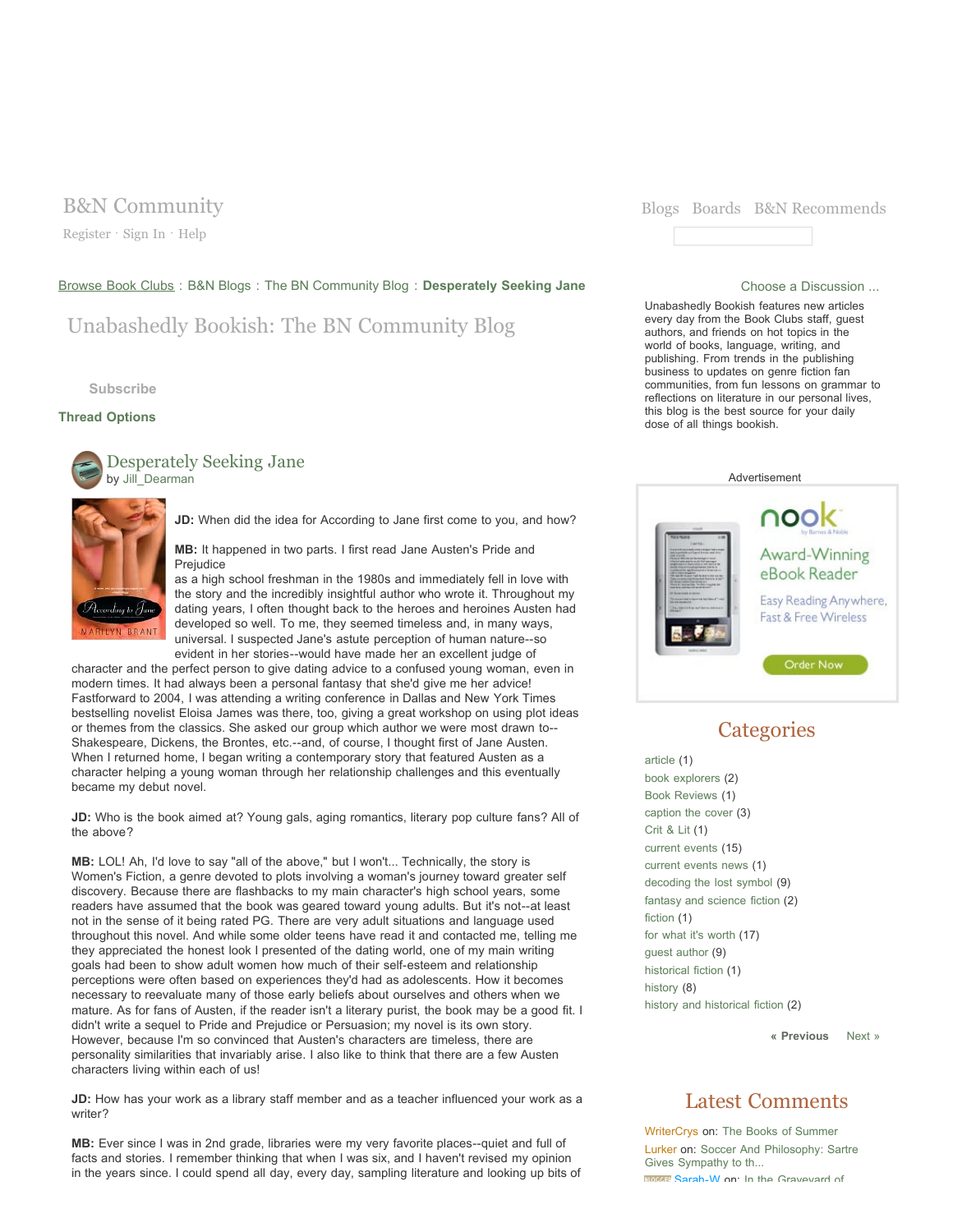information. So, being able to actually work at a library for a few years was fascinating and fun for me, although each work environment I've experienced had its own unique community of interesting personalities. I spent about a decade as a teacher and that, too, was exciting and rewarding (sometimes it was also frustrating and exhausting!), but the most direct writerly gift of both the library world and the teaching one were in the collection of "characters" I encountered. Even spending one day in the classroom or one night at the library's checkout desk felt to me like a feast of character traits and humorous dialogue snippets. I didn't actually take notes (at least not most of the time...), but I truly felt I'd been let into a master class on characterization during my years of teaching and library work, and all I had to do was pay attention to the people who walked through the door. Whether or not those people would have appreciated knowing they were being studied is, of course, quite another matter!

**JD:** What's your writing practice like and what's your biggest distraction or obstacle these days?

**MB:** I enjoy blogging, email and online research, but the Internet is easily my biggest distraction. I wrote my entire first manuscript, which is still unpublished (According to Jane was my fifth manuscript), by hand because I didn't yet have a computer. I finished it in 7 months. Granted, it was dreadful, but it was also my first time working through a full-length novel of over 100,000 words, AND I had a baby in the house... Now, I have whole days of work time available to me, but I get pulled away too often by the lure of blogs and emails. As for my writing practice--well, during my hours offline, I spend several weeks plotting a novel with charts and beat sheets before beginning it. The opening scenes I draft best by hand, often very late at night when the house is extremely quiet. Once I've scribbled everywhere on those pages and have, maybe, a chapter or two, I type them up during the day, print them out and edit them on the paper. I need to do this a lot at the beginning in order to get the tone right and the characters set up the way I want them. Then it becomes a mixed bag- sometimes I compose on the screen, other times by hand--but I won't print out new pages until the end of every chapter and won't let myself edit too much until I have the first draft finshed. Then it's revise, revise, let a trusted critique partner (CP) read it, revise some more, ask another CP or two to give it a shot, revise again and send it to my agent. And then revise and tweak based on her suggestions. In my experience, books aren't written, they're rewritten!

**JD:** Why do you think Jane Austen is experiencing such a resurgence these days?

**MB:** The Austen novels themselves are set in England during the Georgian and Regency periods, which are delightfully escapist eras, especially with their fancy dress balls and drawing room intrigues. The pace of life was much slower and more reflective back then, and that's different and appealing. A kiss on the hand or a polite bow in the parlor held great meaning, and a heated look across a crowded ball room was the height of romanticism. I think it's easy for us modern creatures to be charmed by that time. But, despite the differences in era, Austen wrote about situations and personalities that almost all of us can relate to personally. Who hasn't had to deal with challenging family members, confusing romantic relationships, friends making mystifying decisions, snobbish acquaintances or the frustrations that simply come with testing our wings as an adult? To me, there is little difference between a high school's senior prom and a fancy Regency ball. The social dynamics are similar. The emotional highs and lows are comparable. Jane Austen got the human component absolutely right, in my opinion, and whether she's hanging out in the late 20th/early 21st century or back in the 1800s, readers want to be with someone who understands them.

Thanks so much, Marilyn! For more on this fab debut novelist, check out her site: http://www.marilynbrant.com/.

And for more on the craft of writing, please stop by my site http://www.bangthekeys.com or pick up the book, Bang the Keys.

**Finally, our guest leaves us with this question: Do you have an author who's greatly influenced the way you perceive the world?**

Do tell!

3 comments Permalink **1 1** 



**« Back to Blog « Newer Article Older Article »**

**KathyS** on: I Need You to Buy this Book for Me: Anthony Bourda...

DanDC01 on: Celluloid Heroes

Empires

**BLOCCER** LisaSteinke on: Dazzling Debuts

**BOOKSELLER** melissas on: The Japanese Answer to Rod Serling: Otsuichi's New...

CharlieG31 on: Philosophy and the Bedroom: The Marquis de Sade

Sarah-W on: In the Graveyard of

creativeconundrum on: This American Life

BLOCCET Ellen\_Scordato on: Breaking Bad and Adverb Good: -ly -ly -ly We Roll ...

# Blogroll

Scuffed Slippers and Wormy Books **BookMagic** The Eerie Coterie B.A.M. Book Reviews Wordsmithonia Romance: B(u)y the Book The Book Lady's Blog